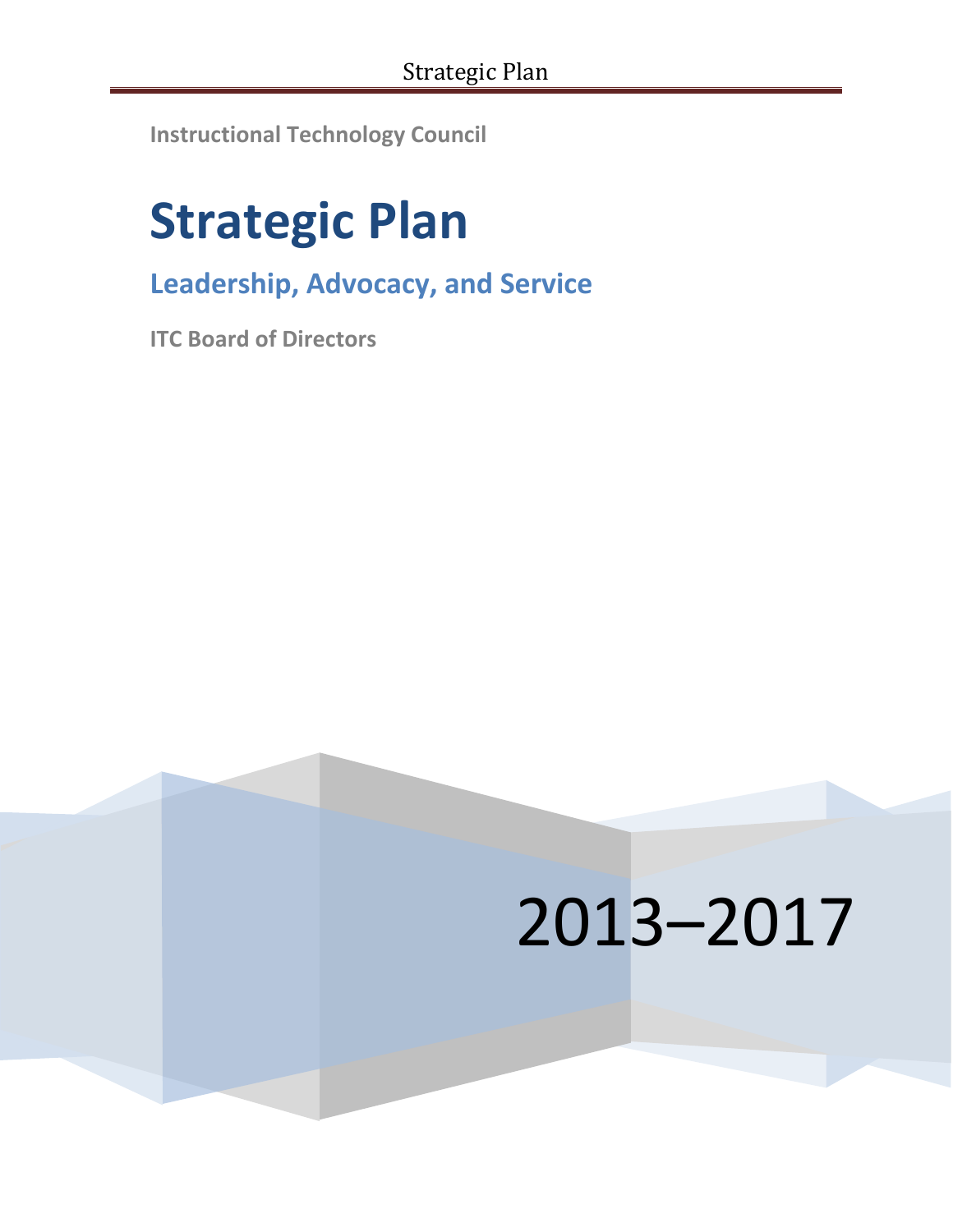### *Introduction*

The Instructional Technology Council (ITC), an affiliated council of the American Association of Community Colleges, is recognized for providing exceptional leadership and professional development to its network of eLearning experts. With a focus on community college initiatives and outreach, the ITC provides opportunities for distance education professionals to collaborate and share exemplary, innovative practices and potential in learning technologies. The members of ITC's board of directors represent a cross-section of regions and distance education programs and bring a wealth of expertise to the organization.

This plan is intended to:

- 1. Define and describe organizational purpose.
- 2. Delineate organizational priorities.
- 3. Provide the justification for projects and activities.
- 4. Improve organizational transparency.

This strategic planning document is subject to annual review and revision as determined by the ITC board of directors. As such, this is a "living" document or tool that is intended to facilitate rather than complicate, and to strengthen the ITC as it emerges as a dynamic leading organization in distance education.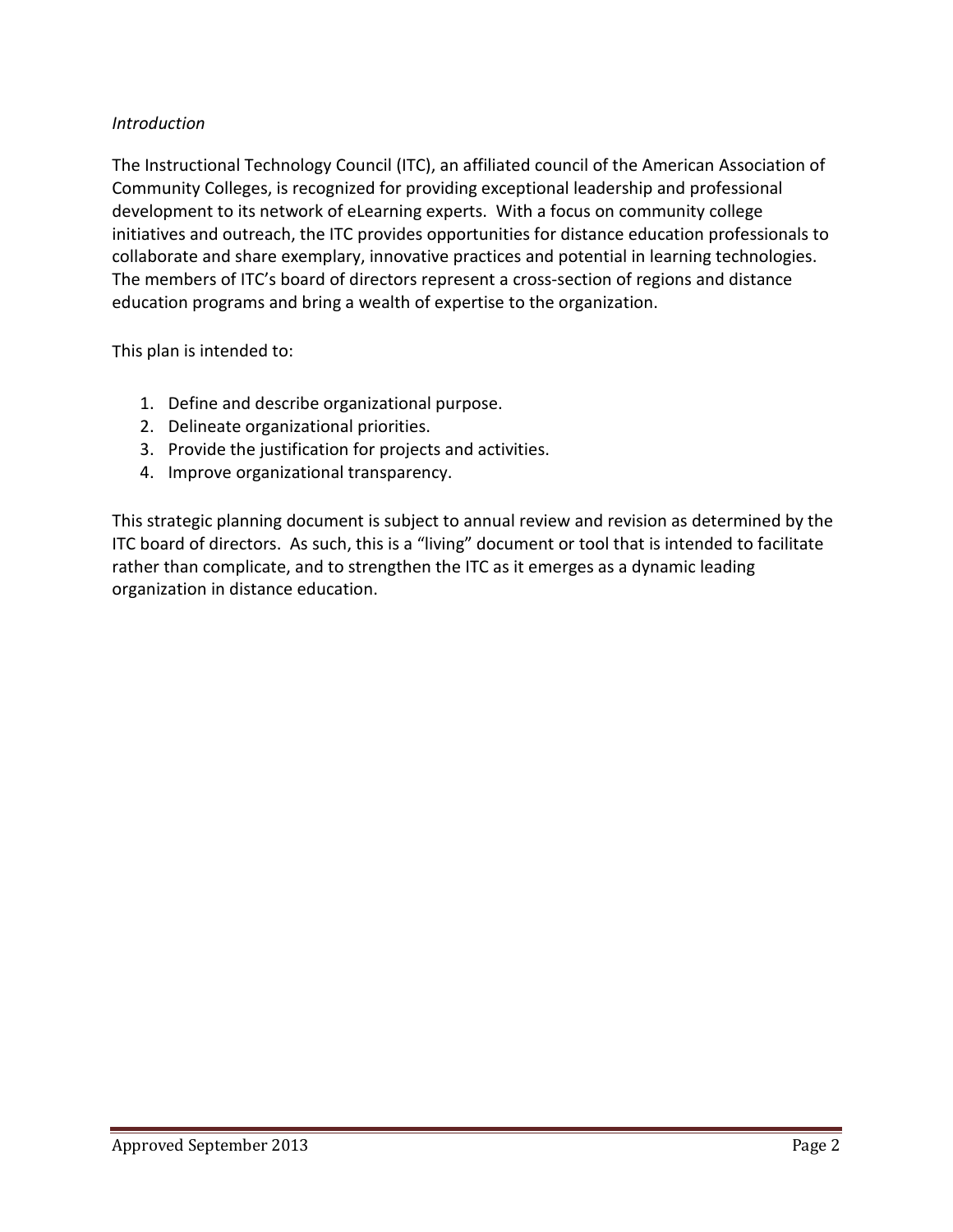## **ITC Strategic Plan 2013–17**

#### **Mission Statement**

The Instructional Technology Council, ITC, provides exceptional leadership and professional development in higher education to its network of eLearning practitioners by advocating, collaborating, researching, and sharing exemplary, innovative practices and potential in educational technologies.

*Approved July 2013*

#### **Strategic Initiative One**

**Ensure ITC is recognized as the premier eLearning organization for higher education viewed as leading edge and forward thinking.**

Goal 1: Increase visibility of ITC within higher education, government, professional associations, and business and industry.

Goal 2: Investigate the feasibility and viability of new and emerging technology and strategies and potential impact on the eLearning environment.

#### **Strategic Initiative Two**

#### **Promote ITC as leading eLearning advocate for community colleges.**

ITC seeks to take advantage of its relationship with the American Association of Community Colleges (AACC) and base in Washington, D.C. to influence the national dialog through increased leadership and advocacy for distance education, and to ensure that members receive regular and credible information regarding policy developments and best practices.

Goal 1: Maintain, build, and strengthen legislative relationships.

Goal 2: Convene a national dialogue around an issue.

Goal 3: Inform membership of eLearning issues.